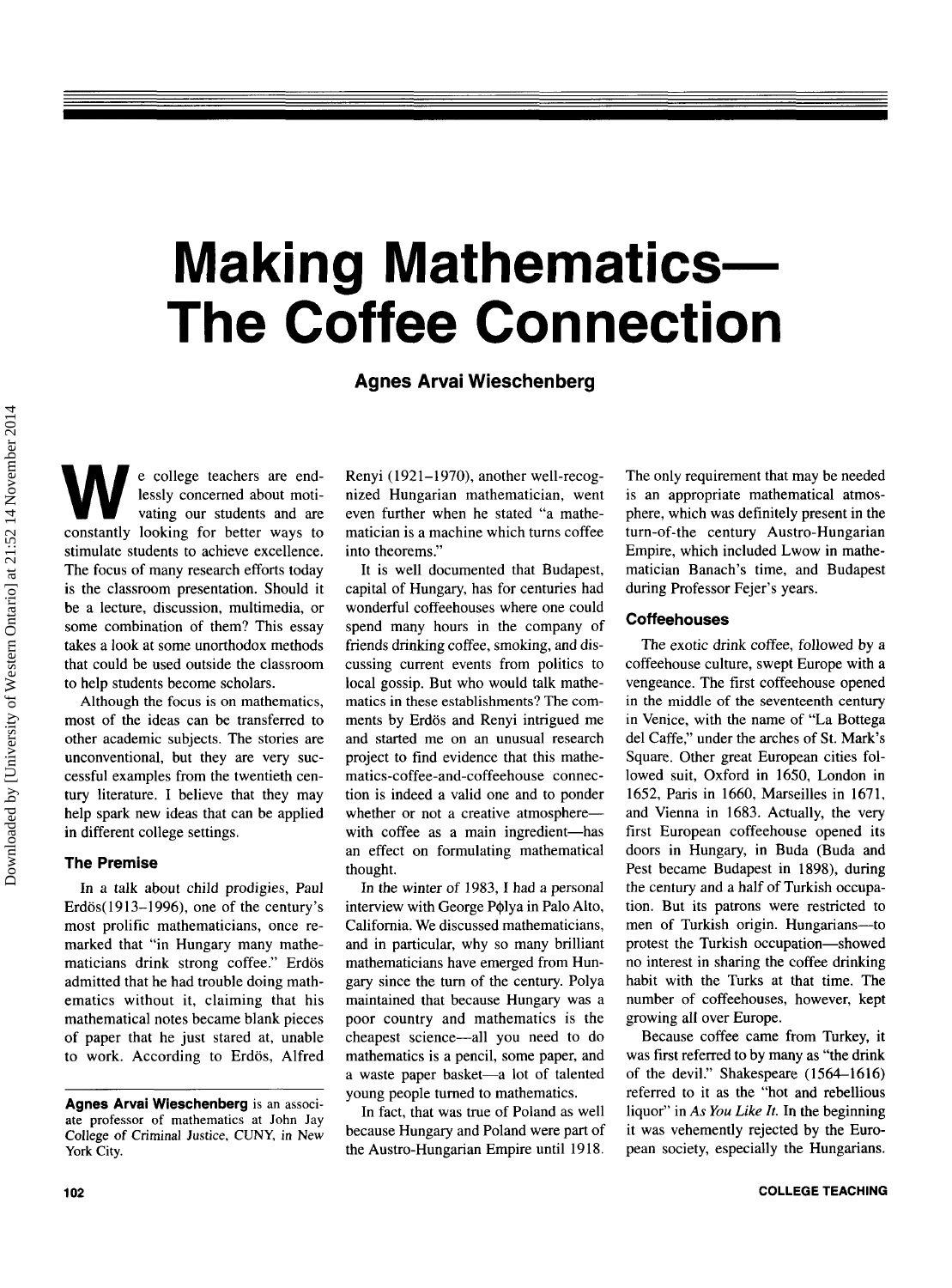In 1721, Montesquieu (1689–1755) the French jurist and political philosopher, protested against the consumption of coffee. He claimed that those who frequented coffeehouses become revolutionaries because coffee induces a certain kind of drunkenness, which is dangerous for the future of the country.

At the time of his protest, there were already about three hundred coffeehouses in Paris. Legend has it that Honoré de Balzac (1799-1850) carried with him a special blend of coffee and coffee-maker wherever he traveled. According to his own account, he consumed 50,000 cups of coffee while working on his play *La Comkdie Humaine.* Rousseau and Voltaire were also avid coffee drinkers. Stendhal even said that he would rather forgo love than give up coffeehouses.

Who went to coffeehouses? Painters, writers, philosophers, musicians, politicians, scientists, students, and men from every social status. Women were not part of the scene until the first decades of the twentieth century. For those who frequented the cafes it was a home away from home, a warm, bright, comfortable place with instant company, conversation, coffee, liqueur, smoke, newspapers, and games. (Sounds like a men's club?) Although in the history of coffeehouses one does not find many references to mathematicians frequenting these establishments, there are a few interesting ones.

### **Coffee, Warmth, and Genius**

The best example is that of Stefan Banach (1892-1943, the founder of functional analysis and one of the great mathematicians of the twentieth century. His half-sister noted in an interview that her brother "drank coffee by the gallon." But even more important, Banach was known to have spent most of his waking hours in cafes surrounded most of the time by fellow mathematicians and some students from nearby universities.

Banach was discovered by Hugo Steinhaus, who was a professor of mathematics at Lwow University from 1920 to 1941. These two mathematicians were to be known later as the founders of what we now call the Lwow School of Mathematics. And yet Banach had no college degree. He was a self-taught mathematician, and he needed a legal exemption from the minister of education to be allowed to take a master's examination, which was necessary to obtain his Ph.D.

Curiously, Banach never wrote his dissertation. He had no interest in writing down any of his theorems and proofs in publishable form; he was bored with details. Although he did plenty of mathematics to earn his degree—he had introduced by this time what later became known as Banach Spaces and the Banach Fixed Point Theorem-he never bothered to write his theories in a presentable form. Finally, he had to be literally tricked into completing his thesis, as his biographer tells us:

Professor Ruziewicz instructed one of his assistants to accompany Banach on his frequent visits to the coffee houses, query him in **a** discreet fashion on his work, and afterwards write down Banach's theorems and proofs. When all of this information was typed out, the notes were presented to Banach, who edited the text. This is how his Ph.D. dissertation was finally completed (recorded by Turowitz). The title of Banach's dissertation translated from Polish **is** "On Operations on Abstract Sets and Their Application to Integral Equations. (Kaluza 1996, 32-3)

To receive the doctoral degree, Banach still had to prepare for and pass the doctoral examination. He dutifully read and mastered the material including a required extra topic in astronomy, but he had to be tactfully deceived again to take the exam. Nevertheless, at the age of twenty-eight, Banach was awarded the Ph.D. of Mathematical Sciences under the advisement of Antoni Lomnicki. He received his habilitation in 1922 and thus became a *professor extruordinarius* at the Jan Kazimierz University in Lwow, Poland.

Cafes that were frequented by mathematicians were of the Viennese type offering large comfortable spaces with newspapers hanging on bamboo racks. Chess sets, dominoes, and cards were available for the enjoyment of the patrons. Comfortable seating with marble tables created a warm and congenial atmosphere. Some patrons or groups visited the same cafe daily, and certain tables were reserved for them. Most cafes served coffee, tea, and pastries; some would offer food and other drinks, too. At the turn of the century, most people in eastern Europe had no central heating, and every room had its own wood burning stove that needed to be nurtured all day long to keep warm. In a cafe the chore of keeping the place warm was taken care of by someone else, so that one could sit in comfort with friends, lovers, or colleagues all morning or afternoon for the price of a cup of coffee.

Banach's Lwow had many such cafes. Cafe Roma used to be the unofficial gathering place of the local chapter of the Polish Mathematical Society. After their official weekly Saturday meetings, they would retire to the Cafe Roma on Akademicka Street close to the university. Banach later moved the meeting across Akademicka Street to the by now legendary Scottish Cafe. For the gathered mathematicians, the little marble top coffee tables served as a sketch pad, which had to be washed by the proprietor after the patrons left. After awhile the owners became annoyed by the scribbles, and finally in 1935, Banach's wife purchased a notebook, which Banach then presented to the group.

The notebook over the years became a diary of the mathematical problems and theorems as they were developed over coffee and heated discussions. It was kept in the cloakroom of the Scottish Cafe and was available upon request to the mathematicians frequenting the cafe. The notebook was later published under the name of *The Scottish Book: A Collection* **cf**  *Problems;* it became well known in mathematical circles as *The Scottish Book.* 

Just who frequented the Scottish cafe? Almost all the local and visiting mathematicians, most of whom made a lasting mark in mathematics. They came first at random, "but pretty soon a certain rhythm and custom were established, as daily sessions at the Scottish grew into a permanent ritual among many mathematicians" (Kaluza 1996, 61). We can recognize many of the names of the initial participants, which included Banach, Steinhouse, Ruziewicz, Kaczmarz, Zylinski, and Mazur, to whom Banach was closest.

Later the circle expanded to include Ulam, Auerbach, Nikliborc, Eilenberg, Orlicz, Eidelheit, Kac, Birnbaum, Schreier, Schauder, Kuratowski, and Nikodym. As Kaluza writes,

Usually they began arriving between 5 and **7** pm-always occupying the same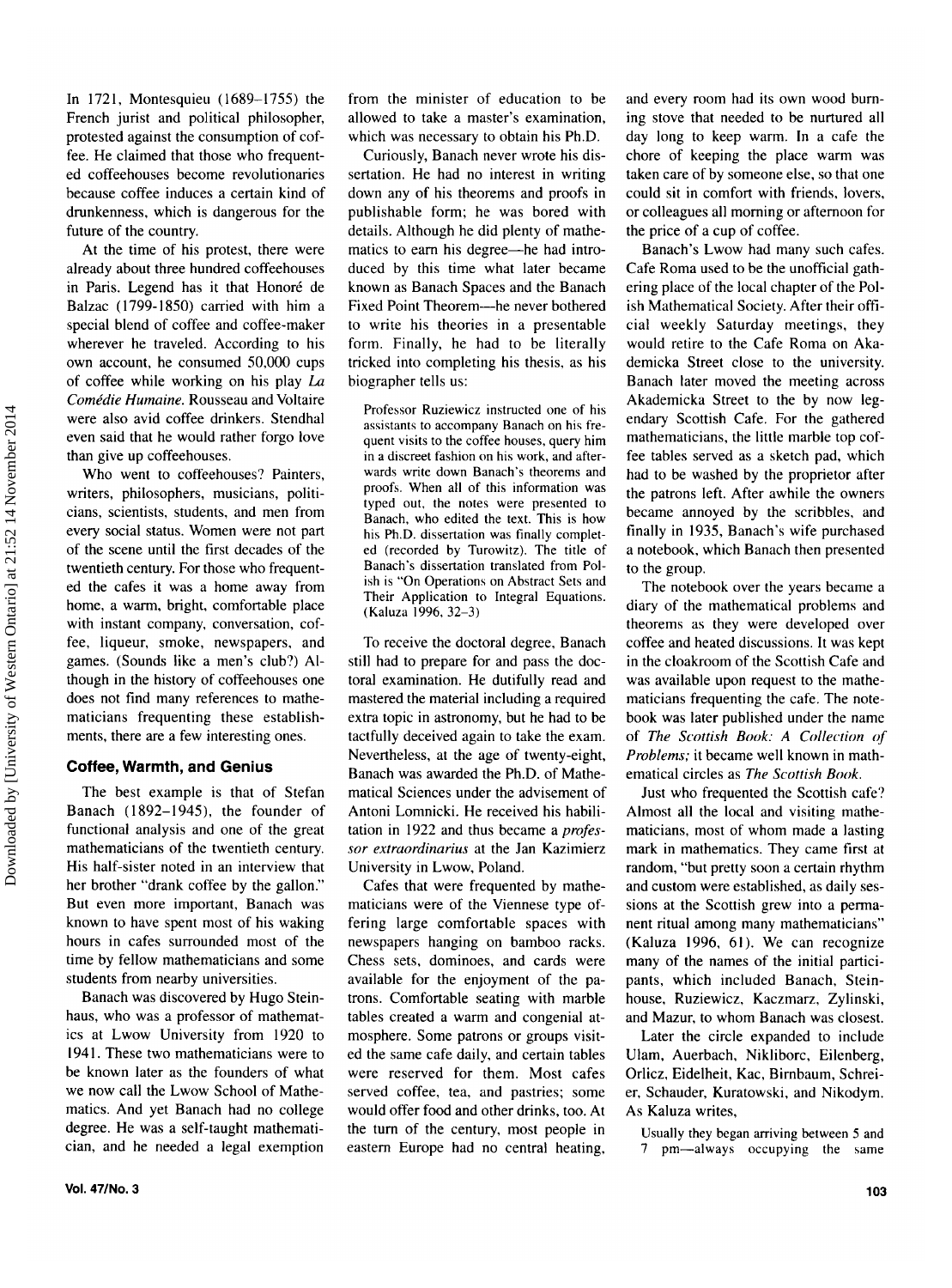worked with total concentration, covering the marble tabletops with mathematical formulas. But saying that "they worked with total concentration" is not completely accurate, as there were no meetings without jokes, heated discourse, shouting, and drinking. Banach, for example, drank enormous amounts of coffee and cognac and smoked dozens of cigarettes. **(61-2)** 

In the smoke-filled parlors, some played chess while others drank coffee and watched. Ulam (1975) recalls:

tables-and for the next several hours they Later, Ulam became a key member of the well-known Polish School of Mathematics. Mathematician Marc Kac remarked on the unusual circumstance that Lwow offered: a "culture based on leisure and discourse"—a "peculiar kind of Polish existence where you were in cafes all hours of the day or night drawing diagrams on small pieces of paper." Ulam (1975) recalled how some important mathematical theorems were developed as a result of these meetings.

**DauI Erdös visited colleges around the world. I D** aul Erdös visited colleges around the worl<br>He spent most of his money on prizes for<br>atudents who found the best solution to a prob **students who found the best solution to a problem that he proposed. Many students benefited.** 

Needless to say such mathematical discussions were interspersed with a great deal of talk about science in general (especially physics and astronomy), university gossip, politics, the state of affairs in Poland; or to use one of John von Neumann's favorite examples, "the rest of the universe." (35)

The variety of characters in the energetic group generated a mood of high spirits, and the hard work was accomplished in the presence of the wry humor that is usually associated with people of great minds.

In his autobiography, Stanislaw Ulam fondly remembers his youth, spending countless hours in cafes with friends in his home-town of Lwow. Ulam was born in 1909 and had the good fortune to attend the Lwow Polytechnic Institute, which at the time had the most outstanding mathematics faculty, including Professor Kuratowski (Kuratowski studied in Warsaw under Mazurkiewitcz, Janiszewski, and Spierpinski). Ulam was particularly impressed by the lectures of Kuratowski, and he participated in the discussions Kuratowski had with some of his senior students. Ulam attributes his mathematical development to those stimulating discussions.

Sometimes we would sit for hours in a coffee house. He (Mazur) would write just a symbol or a line like  $y = f(x)$  on a piece of paper, or the marble table top. We would both stare at it as various thoughts were suggested and discussed. These symbols in front of us were like a crystal ball to help us focus our concentration. (31)

Ulam recalled a meeting with Banach and Mazur in the Scottish Cafe that went on for seventeen hours interrupted only by necessities such as meals. Ulam was extremely impressed by the way Banach could discuss mathematics, reason about it, and find proofs-all in the same discussion. Ulam claims that "most of my mathematical work was really started in conversations with Mazur and Banach" (33). Ulam had the good fortune of finding himself in the midst of this cafe society, which he enjoyed immensely and missed greatly later in the United States.

Years later during the Second World War, working on the Manhattan Project in Los Alamos, Ulam once again found the atmosphere that resembled that of Lwow. Working with some of the greatest scientific minds of the twentieth century and living in a small secured area reserved for the scientists and their families reminded him of his student years and the heated discussions in the cafes of Lwow. Ulam's most valuable contributions at Los Alam-0s came after the war in the development of the hydrogen bomb.

In Budapest, the cafes flourished. At the turn of the century there were six hundred coffeehouses in Budapest; some of them were open twenty-four hours a day and some for 365 days a year. Many of them were the centers of intellectual life. Students spent countless hours in cafes, sometimes with professors who stimulated the conversation. Professor Lipot Fejer (1880-1959) spent many afternoons at the neighborhood cafes with some of his students. Fejer has a remarkable legacy of brilliant students, among them George Pglya, Eugene Wigner, Gabor Szego, Marcel Riesz, and later Paul Erdös and Pal Turan. John von Neumann prepared his doctoral dissertation under Fejer. While still in the Lutheran Gymnasium (secondary school), Neumann frequented the gathering of the top mathematicians of the time. Their meetings were held at a coffeehouse in Budapest (Radnai and Kunfalvi 1988, 48).

Eugene Wigner, a future Nobel laureate, after arriving in the United States, like Ulam, missed the congenial meetings and discussions at the cafes. As a student in Berlin **in** 1920 Wigner had attended Max Wolmer's colloquium; he remembered that afterwards "many of us went out to a coffeehouse and sat around a large table, talking further. Conversation was not always rigorous, but it touched on all of the things we loved, not only physics but nature, family and culture" (Szanton 1992, 75).

Feier, who worked with distinction on Fourier series, was a well-known mathematician with a magnanimous nature. Polya recalled in our 1983 interview, "Almost everybody of my age group was attracted to mathematics by Fejer"; he would sit in a cafe in Budapest with his students and solve interesting problems in mathematics or tell stories about mathematicians he had known. Although his lectures were considered the experience of a lifetime, his influence outside the classroom was even more significant because it was around him that the first mathematical school developed in Hun*gary* (Wieschenberg 1984, 8).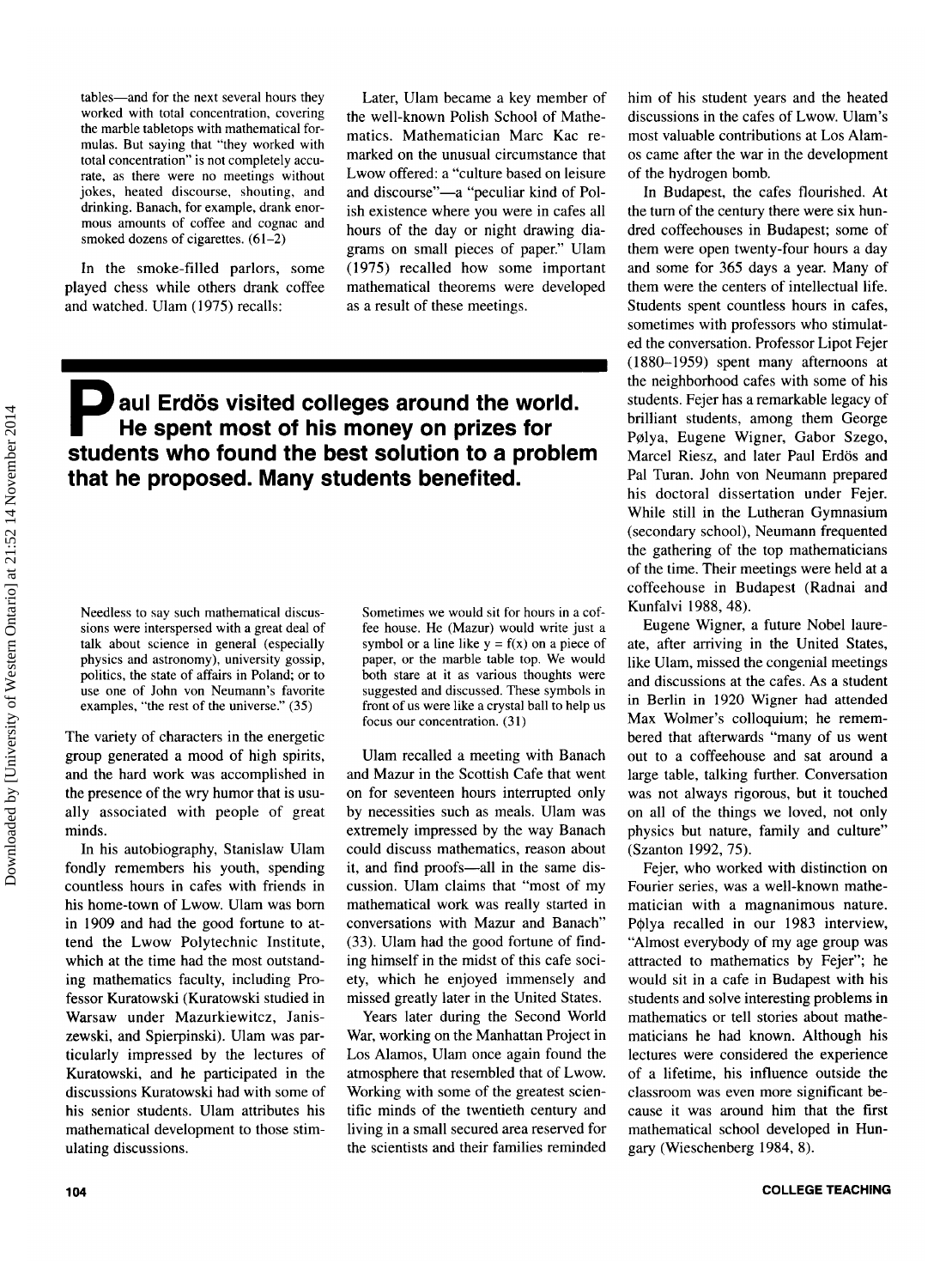## **Princeton: Tea Will Do**

At Princeton, the first wave of research mathematicians began to arrive in 1930, thanks to the generosity of the Rockefeller Foundation. Among the first to arrive from Hungary were John von Neumann, a brilliant mathematician, and Eugene Wigner, the physicist who later, in 1963, won the Nobel Prize in physics. Wigner often expressed longings for the congenial discussions in the cafes of Europe as well as the informal meetings and chats with the professors about the latest research. He complained, "The town had no coffeehouses in the European sense, where scholars and their students went for a lively, extended conversation" (Szanton **1992,** 120).

When John von Neumann joined the Princeton crowd, his house became a gathering place for the mathematicians and physicists. His parties were known to be fun, as well as intellectual events.

The Bambergers' philanthropy allowed Princeton to create an independent Institute for Advanced Study at Princeton. The institute would provide the researchers an environment without any pressure or official duties. There were no students to teach, no responsibilities other than to think. But some scholars did not believe that this sterile atmosphere was the ideal condition for research. Richard Feynman (Macrae 1992), a Nobel laureate who had a great sense of humor, made the following pithy remark upon turning down a professorship at Princeton's Institute for Advanced Study:

When I was in Princeton in the 1940s I could **see** what happened to those great minds at the Institute for Advanced Study, who had been specially selected for their tremendous brains and were now given the opportunity to sit in this lovely house by the woods there, with no classes to teach, with no obligations whatsoever. These poor bastards could now sit and think clearly **all**  by themselves. Okay? *So* they don't get an idea for a while. They have every opportunity to do something and they are not getting any ideas. I believe that in a situation like this a kind of guilt or depression worms inside you, and you begin to worry about not getting any ideas. And nothing happens. Still no ideas come. (176)

In the United States, Princeton became the center of mathematics. When professor Lefschetz arrived in the 1920s, his unusual philosophy changed the focus of teaching and learning. Grades and class attendance lost their importance; his most urgent requirement of his students was that they come to tea. The students were required to attend tea every afternoon, where they would meet the best mathematicians in the world. "Tea was the high point of the day." On Wednesdays it was held at Fine Hallin, the professors' room; on other days in the east common room, otherwise known as the students' room. "It was very much a family gathering, small and intimate" (Nasar 1998, 63).

Although friendly, the atmosphere was highly competitive. They were discussing math, and math problems; they shared their reading of current math papers and gossiped, as well.

The students who gathered at teatime were as remarkable, in a way, as the faculty. Poor jews, new immigrants, wealthy foreigners, sons of working classes, veterans in their twenties, and teenagers, the students were a diverse as well as a brilliant group.  $\ldots$ (Nasar 1998. 64)

Unfortunately not surprisingly, there were no women among the students. In 1948, John Nash, Nobel laureate, who was among the fortunate students at Princeton, remarked, "I was awkward socially, shy and isolated. Everything was wonderful. This was a whole new world. Here was a whole community in which **1**  felt very much at home" (64).

### **Coffee's Lasting Effects**

A stimulating atmosphere can do wonders for mathematics, as well as for other academic disciplines. Coffee *may* have an extra ingredient that can help stimulate the mind. It seems that interaction between students and professors and visiting mathematicians not only develops the interest in the subject but also stimulates new thinking. If one is totally immersed in mathematical topics, it can become a way of life. In fact, Paul Erdös visited many colleges all over the world, saw many students, and recognized the talented. He spent most of the money that he earned on prizes for students who came up with the best solution to a mathematics problem that he proposed. Many students benefited. When he visited Brooklyn College, I heard him lecture on one occasion and saw the way the students looked up to him.

Professors Polya and Szego at Stanford organized competitions for California students, modeled on the Hungarian Eotvos Competition, to discover the very talented ones. Unfortunately, the competition had to be discontinued because of lack of money. But students of Polya will never forget him because of his deep commitment to them and to mathematics.

One of them, John Kemeny, was a favorite among Dartmouth students. They admired him as a professor, as well as the college president. Even during his presidential years, he kept his door open so that students could reach him all the time. He also insisted on teaching an undergraduate mathematics course to keep in touch with the students.

A dedicated professor who is **also** willing to be a mentor to students outside the classroom provides an invaluable experience. The most important roles of a professor in a college setting are the ones he or she does not get paid for. Each of us can probably remember that one professor who profoundly changed our lives and choice of careers. Those of us who are lucky had a good mentor-some, unfortunately, had none.

#### **REFERENCES**

- Erki, E. 1998. Pest-Budatol Budapestig. (From Pest-Buda to Budapest.) Budapest: Officiana'96 Kiado.
- Erki, E. ed. 1998. Kavehaz-Sirato, torzshe*lyek, irok, muhelyek.* (A memorial for coffeehouses.) Budapest: Officiana'96 Kiado.
- Kaluza, R. 1996. *The lifr of Stefan Banuch.*  Boston: Birkhauser.
- Lukacs, J. 1988. *Budapest 1900: A historicid portrait of a city & its culture.* New York: Weidenfeld and Nicolson.
- Macrae, N. 1992. *John von Neumann*. New York: Pantheon Books.
- Nasar, **S.** 1998. *A* beautiful *mind.* New York: Simon & Schuster.
- Radnai, G., and R. Kunfalvi. 1988. *Physics in Budapest: A survey.* Amsterdam: North-Holland Physics Publishing.
- Szanton, A. 1992. *The recollections of Eugene F! Wipe,:* New York: Plenum.
- Szentes, E., and E. Hargitay. 1998. *Irodalmi Kavehazak Pesten* **es** *Budan.* (Literary coffeehouses in Pest and Buda). Budapest: Universitas Kiado.
- Ulam, S. M. 1975. Adventures of a mathe*matician.* Berkeley: University of California Press.
- Wieschenberg, A. **A.** 1984. *Identification and*  development of the mathematically talent*ed: The Hungarian experience.* Ph.D. Diss., Columbia University.